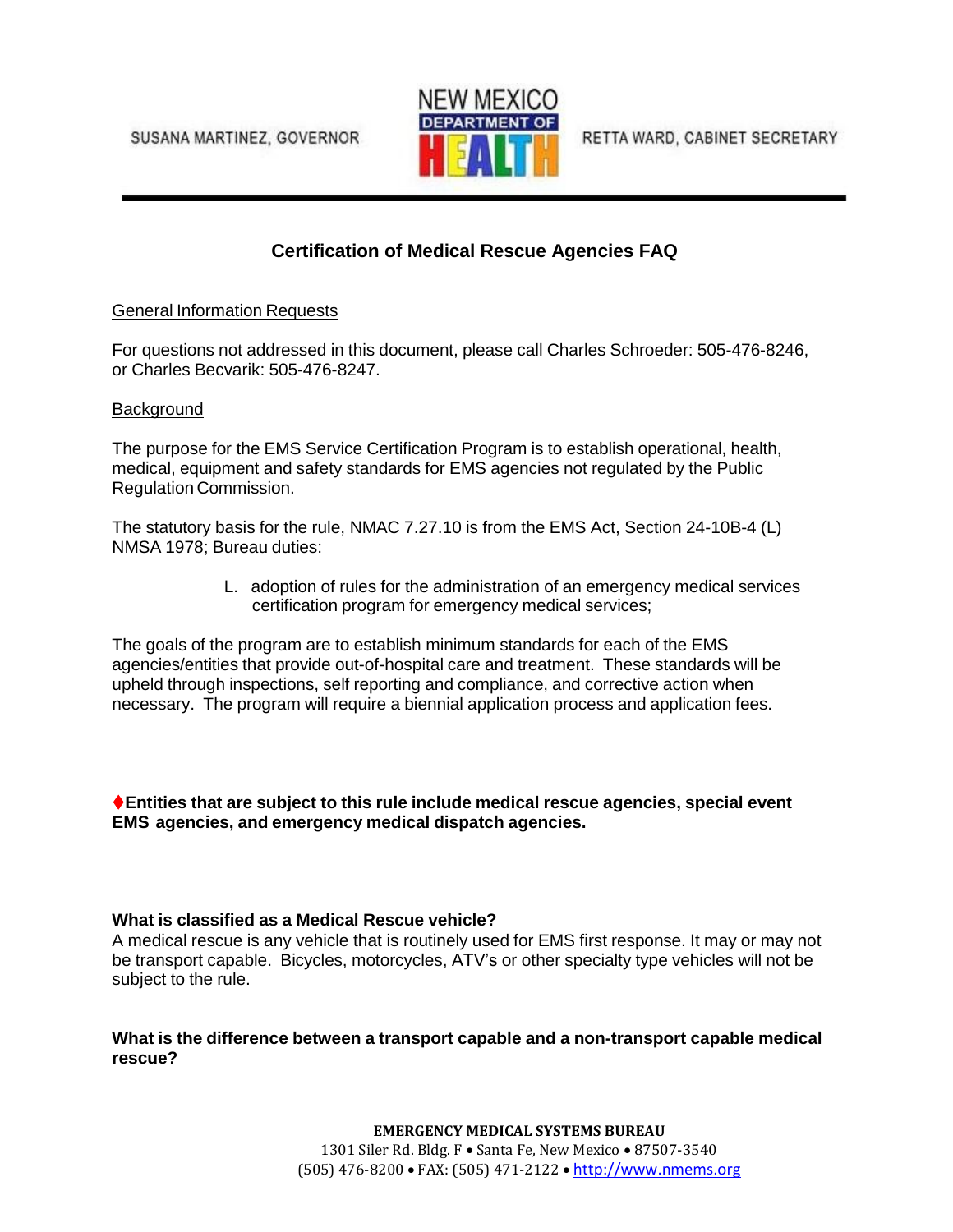**"Non-transport medical rescue vehicle"** means any EMS agency representative vehicle (motor vehicle or watercraft) that is not a privately owned vehicle and that carries EMS equipment that is not included in the EMS agency's medical protocols to transport patients.

**"Transport capable medical rescue"** means any vehicle (motor vehicle or watercraft) that carries EMS protocols for transporting patients in a patient care compartment.

### **When is certification required for my agency?**

An EMS agency shall, prior to beginning emergency medical services operations within the state of New Mexico, obtain either a temporary or full emergency medical services certification from the Bureau.

#### **Are there any agencies exempt from being required to be certified by the EMS Bureau?** Yes. The following agencies are not subject to this rule:

- Ambulance services regulated by the NM Public Regulation Commission.
- Federal agencies and entities, including but not limited to the United States department of defense
- The New Mexico department of military affairs
- Tribal agencies and organizations that provide EMS services entirely within the boundaries of tribal lands – however, tribal agencies that wish to certify are welcome to participate in the process.
- An EMS agency from any state adjoining the state of New Mexico shall be exempt from this rule if that agency responds into New Mexico to assist in a mass casualty or disaster situation or if an agency response into New Mexico on an emergency mutual aid when requested to do so by the certified EMS agency whose service area includes areas along the mutual state line.

### **How long is the certification period?**

Certification periods are twenty-four months in length except for the initial period, which shall vary depending on scheduling and other issues. The subsequent period of certification shall be for a full twenty-four month period, regardless of the date of application for renewal or the date for processing of the renewal certificate. This period shall begin on January 1 of the renewal year.

#### **How does a Medical Rescue Agency apply for certification?**

An EMS agency shall apply for certification using the approved application form, and shall provide completed and legible responses to every applicable element of the application form. The form is found on the EMS Bureau website at [www.nmems.org.](http://www.nmems.org/)

### **What is the process for initial certification?**

The Bureau will issue a temporary certification to an EMS agency for a period that will allow for a fully completed initial certification process, to include application, payment of appropriate fees, and an inspection. The application will guide you through the process and requirements for full certification.

Upon the Bureau's approval of an EMS agency's application for certification, the Bureau shall provide the EMS agency with a certificate which should be displayed and visible in the primary place of business for public view.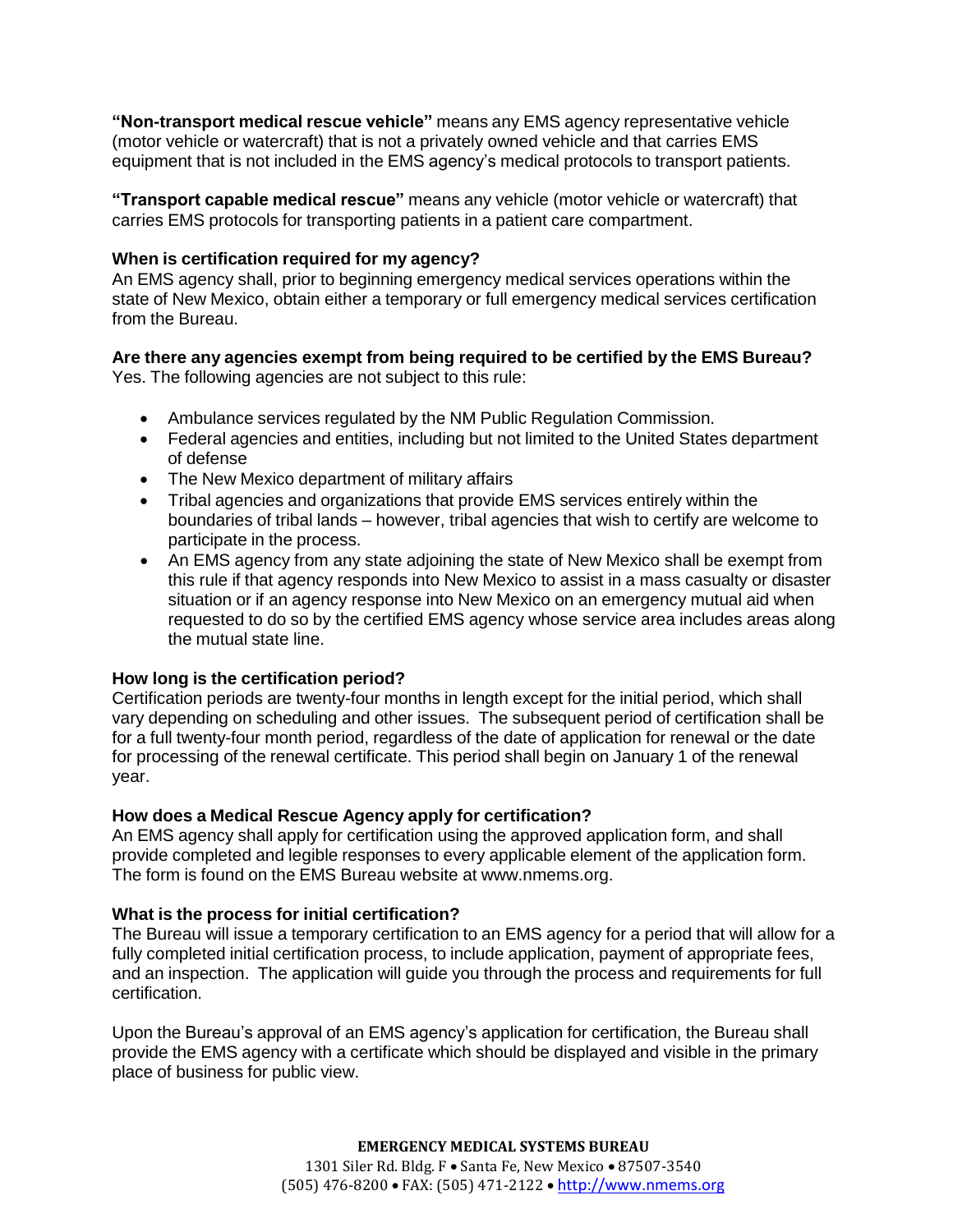### **What are the fees associated with applying for certification?**

Agencies with no more than 3 medical rescue vehicles are assessed \$100 per certification period;

Agencies with 4 - 10 medical rescue vehicles are assessed \$150 per certification period; Agencies with more than 10 medical rescue vehicles will be assessed \$200 per certification period.

### **Must every vehicle have an inspection sticker?**

The Bureau is currently assessing the need for vehicle stickers and is not requiring them at this time.

### **Does my service have to participate in the EMS Bureau's data reporting system?**

Yes; certified EMS agencies are required to keep a patient care report on all encounters between any patient and a provider of medical care. Records may be stored electronically or as hard copies. Additionally, certified agencies must participate in and submit electronic reports to the New Mexico Emergency Medical Services Tracking and Reporting System [\(www.nmemstars.org\)](http://www.nmemstars.org/).

### **Where are the agency's records required to be kept?**

An EMS agency shall maintain all required records at the agency's principal place of business within the state of New Mexico. All required records are subject to inspection by the Bureau and shall be maintained so that they are reasonably accessible.

### **What records need to be retained by the agency and for how long?**

An EMS agency shall at all times maintain current copies of the following records:

- medical protocols signed by the EMS agency's medical director;
- operation plans and standard operating procedures and guidelines for the EMS agency;
- rosters of EMS agency personnel;
- applications of EMS agency employees and other personnel;
- copies of certification and licensure documentation for all EMS agency personnel;
- HIPAA documentation for all EMS agency personnel;
- service area maps with global positioning system (GPS) coordinates of EMS agency stations;
- board of pharmacy clinic license and pharmacy license, if applicable;
- federal drug enforcement administration (DEA) license, if applicable;
- driver's license and driver certification copies for each employee / volunteer;
- an infection control policy
- Additionally, a medical rescue agency shall at all times maintain a current, valid copy of the title for each vehicle owned by the medical rescue agency. (this may be maintained by the fiscal agent)

#### **How long must an agency retain records?**

An EMS agency other than special event EMS shall retain all adult medical records (including patient care reports) for at least **ten** years.

An EMS agency shall retain documents such as insurance, business licenses or governmental affiliation documents, vehicle maintenance records, professional agreements, and several other documents for a period of no less than **seven** years. Please refer to the rule @ 7.27.10.12 - I for the entire list documents to which this applies.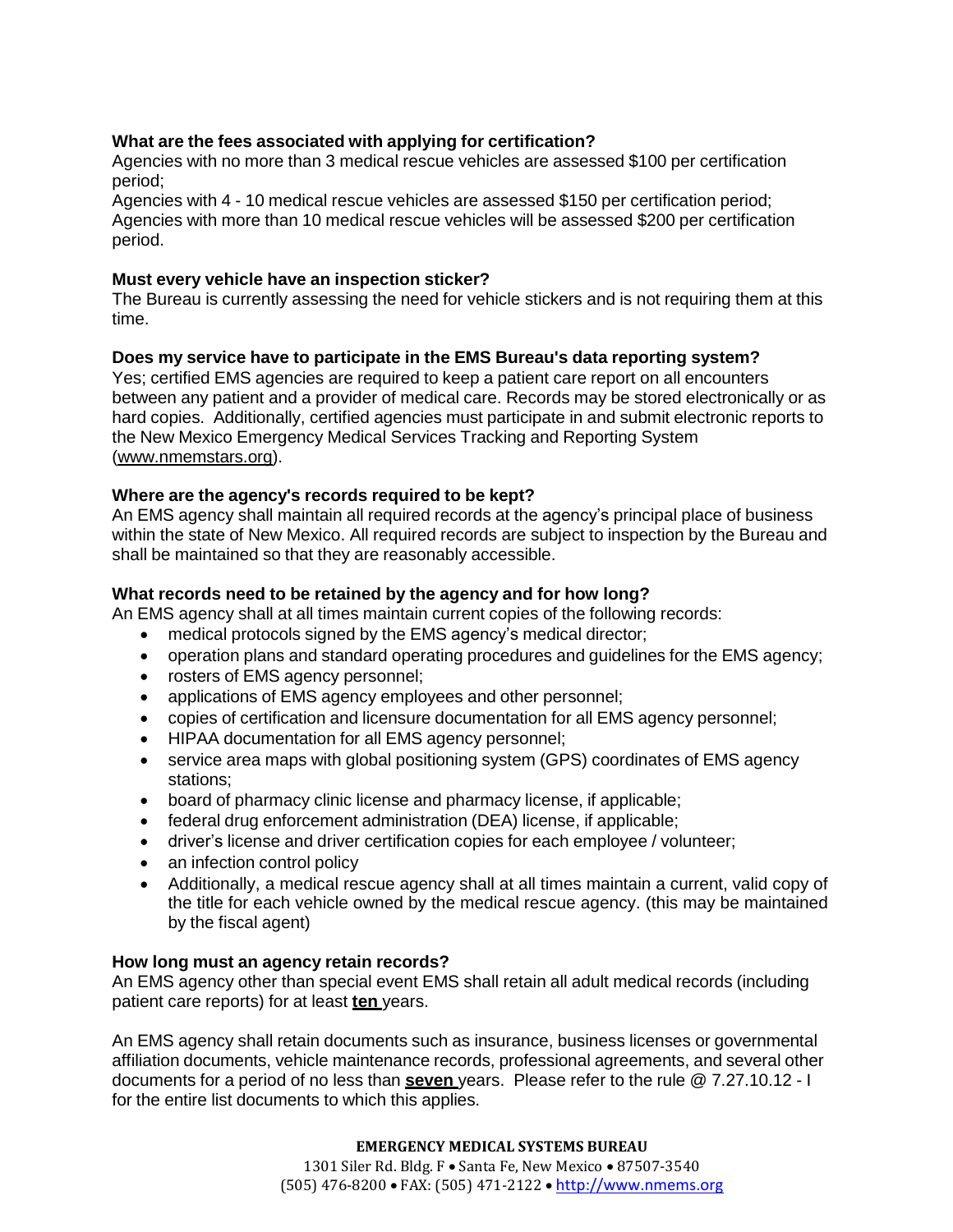# **Can Fire Department Bylaws be used in place of Standard Operating Guidelines?**

No; Fire Department Bylaws are adopted by a service to address the internal affairs of an organization; examples include elections, length of officer terms, and other issues; Standard Operating Guidelines & Procedures will address the policies and conduct related to the operations of the EMS service.

### **What is included in quality assurance documentation?**

**"Quality assurance"** means a retrospective review or inspection of EMS records to determine if appropriate care is being provided. An EMS agency shall implement a quality assurance program, which shall be planned, developed and implemented by the EMS agency's medical director in a manner consistent with 7.27.3 NMAC ("Medical Direction for Emergency Medical Services"). The quality assurance program shall include review of documentation of patient care in a pre-determined set of circumstances to ensure a feedback and training loop for the EMS providers.

# **Does the agency need a consulting pharmacist and a Board of Pharmacy license?**

A First Responder or Basic level agency will need a consulting pharmacist and a Board of Pharmacy clinic license if they store, carry, and or administer any medications other than the following:

- Aspirin
- Acetaminophen
- Activated charcoal
- Glucose (Oral)
- Oxygen

Agencies performing care at the ILS and ALS level must have a consulting pharmacist and a Board of Pharmacy Clinic License.

*Agencies must meet all additional Board of Pharmacy requirements, including appropriately registering jump bags, storing of medications, etc. Please refer to the Board of Pharmacy rules for guidance.*

# **What should be included in an infection control policy?**

Recommendations for preventing and controlling infectious diseases and managing personnel health and safety concerns related to infection control in EMS field settings. Examples include the following:

- the use of universal precautions (PPE);
- work restrictions for health-care personnel infected with or occupationally exposed to infectious diseases;
- management of occupational exposures to blood borne pathogens, including post exposure prophylaxis for work exposures to hepatitis B virus (HBV), hepatitis C virus (HCV); and human immunodeficiency virus (HIV);
- selection and use of devices with features designed to prevent sharps injury;
- hand-hygiene products and surgical hand antisepsis;
- contact dermatitis and latex hypersensitivity;
- tuberculosis (TB);
- infection-control program evaluation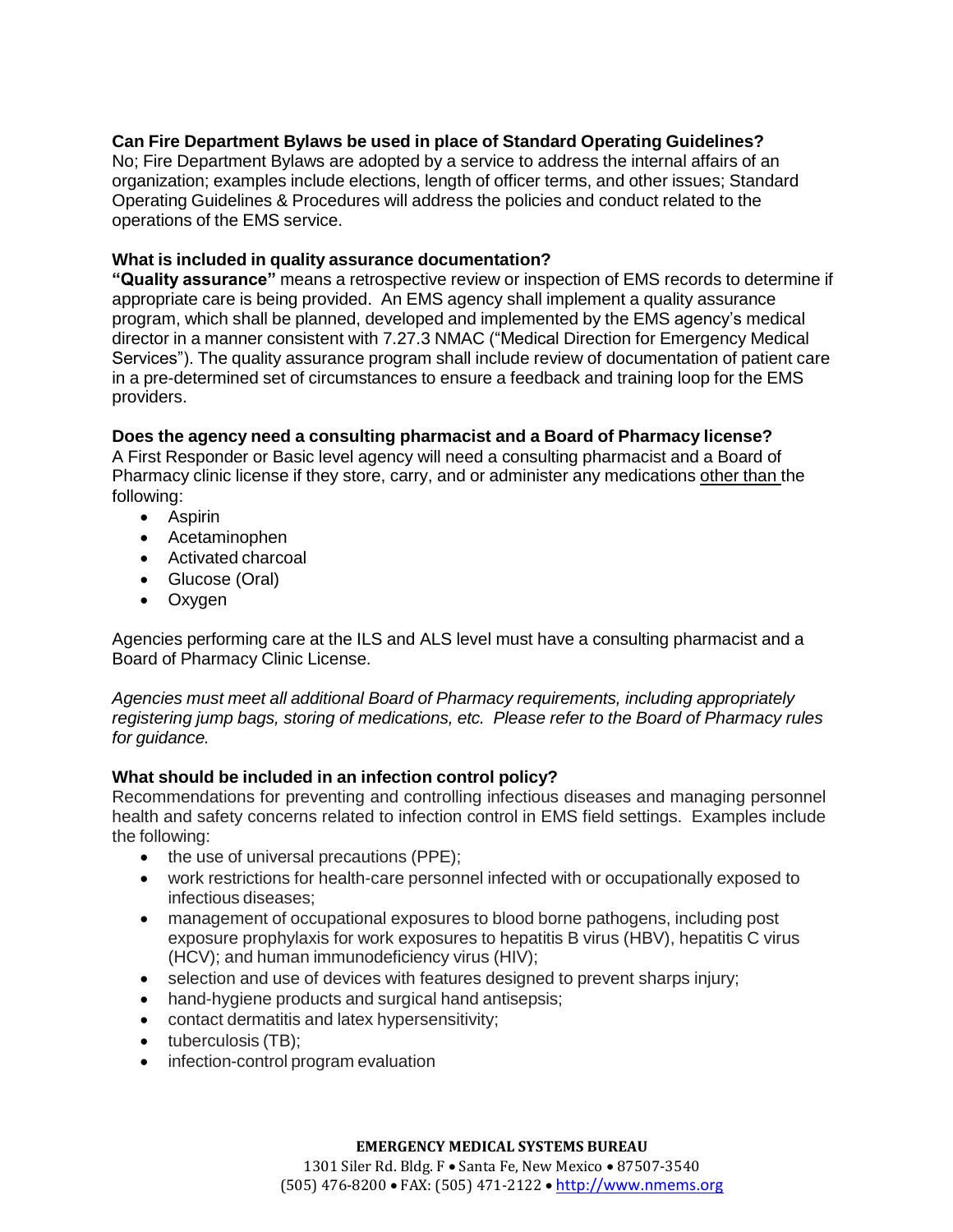### **Is an EMS Agency required to conduct background checks of employees/volunteers?**

No. The requirement is that an EMS agency conducts criminal background checks of the agency personnel, only if requested by the Bureau. Generally, this would occur as part of an ongoing investigation. The EMS Bureau strongly recommends a common practice of criminal background checks on all individuals applying for volunteer or career EMS positions.

### **What are the requirements for drivers of Medical Rescue Vehicles?**

Any person who regularly drives a certified medical rescue (transport or non-transport) vehicle shall:

- be at least 18 years of age;
- hold a valid New Mexico driver's license or equivalent out-of-state driver's license, equivalent to a class "D" or higher;
- be in compliance with Bureau requirements for an emergency vehicle operator's course;
- not have received a driving while intoxicated, driving under the influence, or reckless driving conviction within the past year;
- not be prohibited by law from driving without a breath alcohol ignition interlock device;
- not be prohibited by law from operating a motor vehicle for any other reason;
- annually provide to their EMS agency a copy of the person's motor vehicle driving record;

The agency shall validate and submit to the Bureau a list of all drivers authorized by the agency, together with the agency's annual report; additionally, all driver infractions resulting in the loss or potential loss of driving privileges shall be reported to the Bureau.

### **What are the staffing requirements for a rescue vehicle?**

When a medical rescue agency responds to a call, at least one licensed EMS provider from the agency shall be present on scene of that an emergency. If a medical rescue agency needs to transport, one licensed provider must be in the patient treatment compartment during treatment and transport. Personnel that drive the transport capable vehicle do not necessarily need to have an EMS caregiver license, but must meet all other driving requirements. Also, personnel (firefighters with first aid training, etc) may accompany and assist with patient care commensurate with their level of training, subject to the policies of the EMS agency.

#### **Does the agency need to hold mutual aid plans with other agencies?**

All medical rescue agencies (transport and non-transport) shall develop mutual aid plans with appropriate EMS agencies and PRC regulated ambulance services.

#### **What professional contracts need to be held by the EMS Agency?**

Medical direction and consulting pharmacist, if applicable

#### **How often will Bureau inspections be conducted?**

Inspections or audits of an EMS agency shall be conducted and reviewed by the Bureau or the Bureau's agent(s). The Bureau or Bureau designees may conduct on-site inspections or audits of an EMS agency at any time, at the Bureau's discretion. Bureau inspections, investigations, or audits of an EMS agency may be conducted with or without notice.

#### **Can you describe a sample agenda for an inspection?**

Certification inspections will almost always be a scheduled event. During the communication planning the inspection, the inspector should be able to prepare you as to what the inspection will entail.

Generally speaking: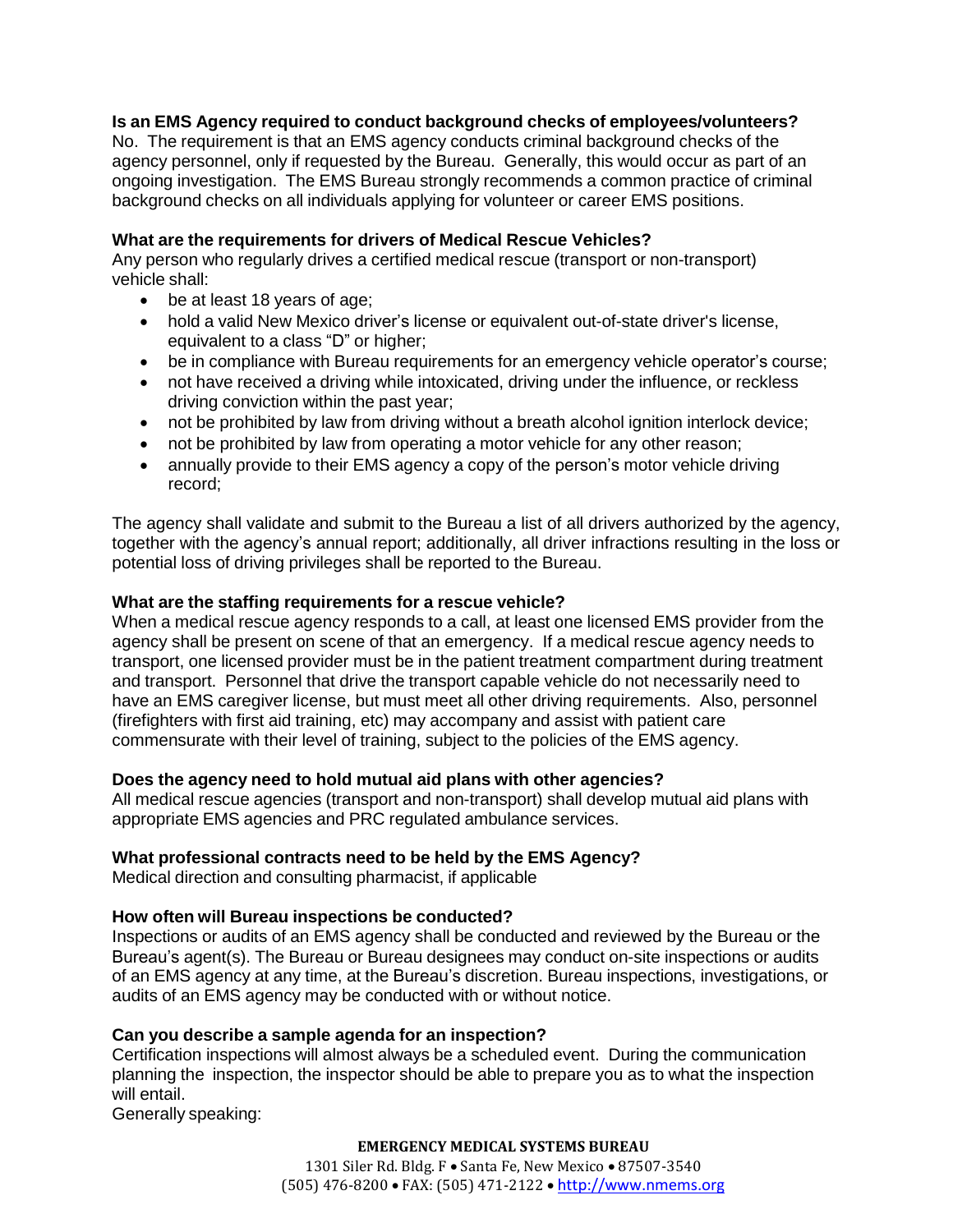- The compliance inspector will show up (either announced or unannounced) at the location of the physical address listed in the provider data on your certification application.
- The compliance inspector will identify themselves and ask to see the EMS Director.

### **The following documentation will be reviewed and a sample may be pulled at the discretion of the compliance inspector:**

- Personnel records including EMS licensure, current motor vehicle and driver's license record.
- Vehicle documentation, service and facility records and licenses.
- Medical Director, medical protocols, operations protocols and Consulting Pharmacist documentation.
- Storage and security of records.
- Medical supplies and controlled substances.
- Vehicle inspections.

Corrective action (if necessary) will be discussed and provided in writing.

### **Will the EMS Bureau inspect every vehicle in the agency's fleet?**

It is the goal of the program to inspect all vehicles, but personnel and time limitations may preclude a service from having every vehicle in their fleet inspected. In some cases, inspectors may be asking to see a random sample of vehicles. Maintenance logs of ALL vehicles are required.

# **What kind of vehicle maintenance is required for the agencies fleet?**

Almost all of the vehicles subject to this rule are owned and operated by public entities. The public deserves and expects that the vehicles are maintained and safe when responding to their calls for assistance. The public (and small number of private) entities subject to this rule should assure the systematic inspection, repair, and maintenance all motor vehicles subject to its control. Language from the US DOT Federal Motor Carrier Administration is as follows:

 Parts and accessories shall be in safe and proper operating condition at all times. These include those specified in Part 393 of this subchapter and any additional parts and accessories which may affect safety of operation, including but not limited to, frame and frame assemblies, suspension systems, axles and attaching parts, wheels and rims, and steering systems.

### **Please identify what kind of annual safety inspection is required for the agencies vehicles, and what is a "certified" mechanic?**

The safety inspection must conform to the US DOT Federal Motor Carrier Administration Rule Part 396. The mechanic should carry a certification such as ASE (Automotive Service Excellence) or EVT (Emergency Vehicle Technician), or a certification from a manufacturer, such as Ford or General Motors. If there are absolutely no mechanics that have acceptable certifications available to your service, please contact the EMS Bureau for guidance.

### **What kind equipment is required to be on the medical rescue vehicle?**

All medical rescue agencies shall stock their response equipment and vehicles commensurate to their approved treatment guidelines/protocols approved by their medical director. Supplies shall be maintained in sufficient quantities to assure the safe and adequate provision of emergency medical services in response to one or multiple incidents.